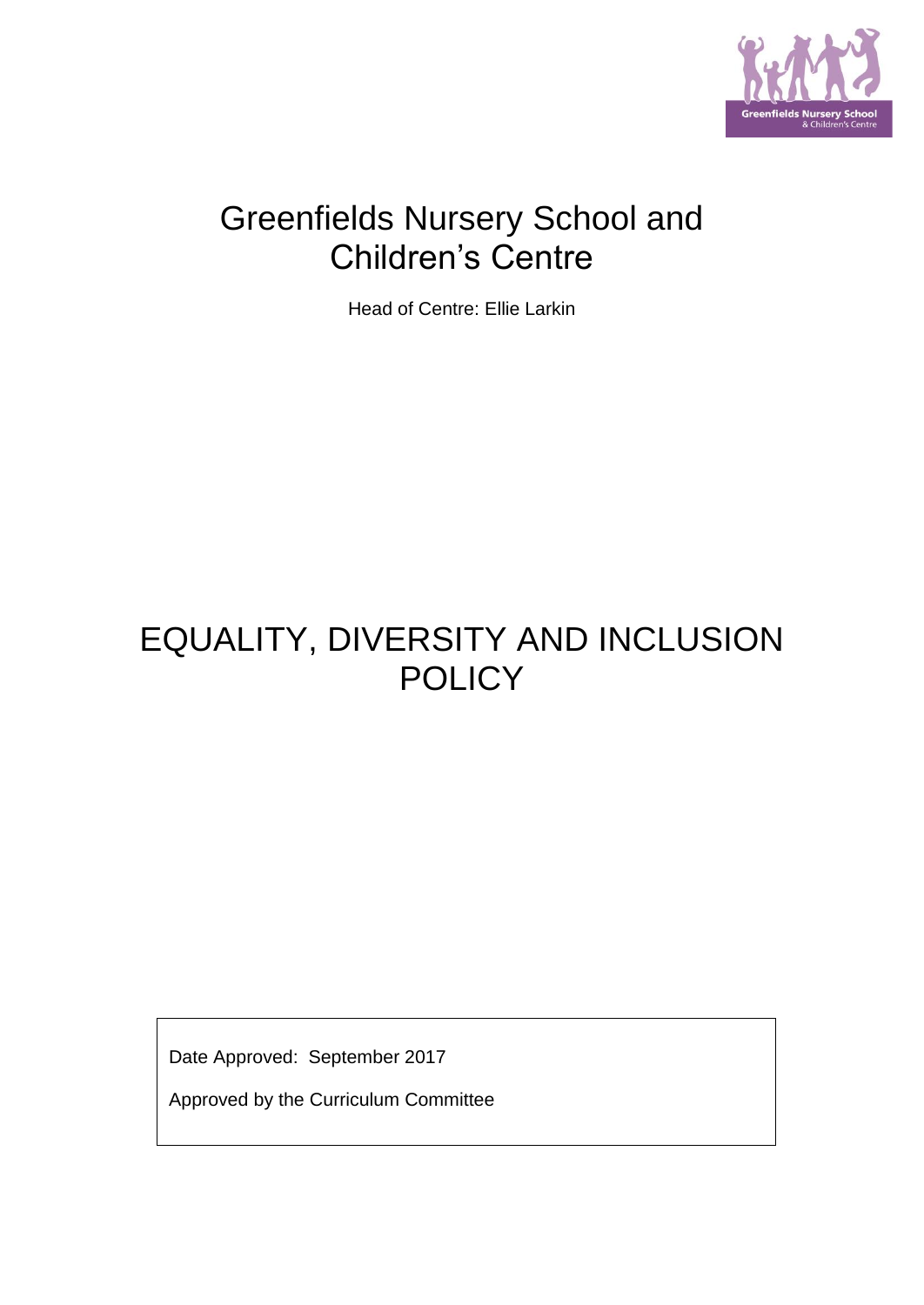## **Statement of intent**

Greenfields Children's Centre is committed to valuing diversity by providing equality of opportunity and anti-discriminatory practice for all children and families.

## **Aim**

We aim to:

- Provide a secure environment in which all our children can flourish and in which all contributions are valued.
- Include and value the contribution of all families to our understanding of equality and diversity.
- Provide positive non-stereotyping information about gender roles, diverse ethnic and cultural groups and people with disabilities.
- Improve our knowledge and understanding of issues of anti-discriminatory practice, promoting equality and valuing diversity.
- Make inclusion a thread that runs through all the activities of the Centre.

### **Legal Framework**

This equality and diversity policy has been developed in accordance with the Equality Act 2010, a single, consolidated source of discrimination law, covering all types of discrimination that are unlawful.

The Act covers all aspects of Centre life to do with how the Centre treats children and prospective children, parents and carers, employees, and members of the community. Everything the Centre does must be fair, non-discriminatory and not put groups of people at a disadvantage.

### **Methods**

### **1. Admissions**

Our centre is open to all members of the community.

- We advertise our services widely.
- We reflect the diversity of members of our society in our promotional materials.
- We provide information in clear, concise language, whether in spoken or written form.
- We provide information in as many languages as possible.
- We base our admissions policy on a fair system.
- We ensure that all parents are made aware of our equal opportunities policy.
- We do not discriminate against a child or their family, or prevent entry to our setting, on the basis of colour, ethnicity, religion or social background, such as being a member of a travelling community or an asylum seeker.
- We do not discriminate against a child with a disability or refuse a child entry to our setting because of any disability.
- We develop an action plan to ensure that people with disabilities can participate successfully in the services offered by the setting and in the curriculum offered.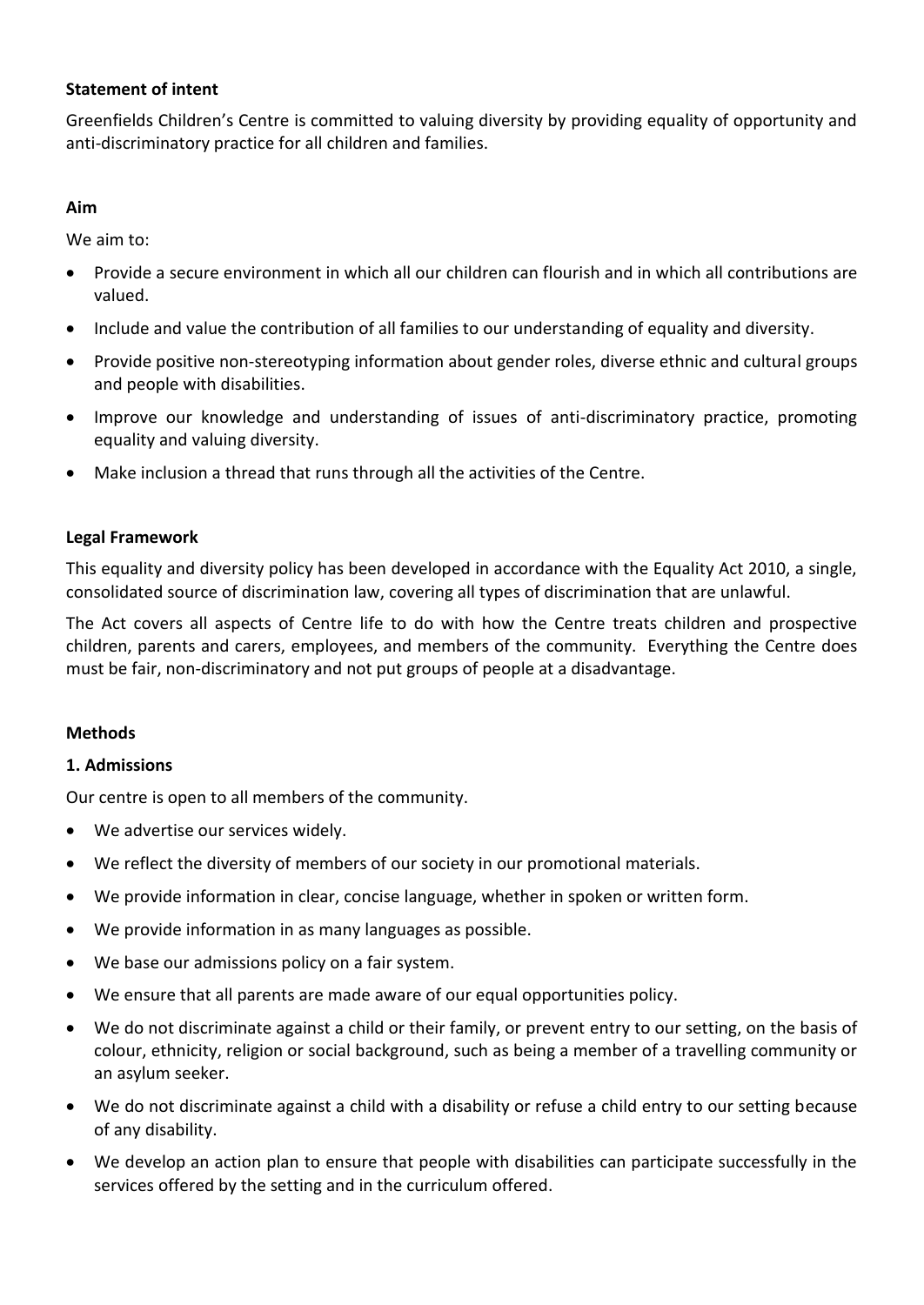• We take action against any discriminatory behaviour by staff or parents. Displaying of openly racist insignia, distribution of racist material, name calling, or threatening behaviour are unacceptable on or around the premises and will be dealt with in the strongest manner.

## **2. Employment**

- Posts are advertised and all applicants are judged against explicit and fair criteria.
- Applicants are welcome from all backgrounds and posts are open to all.
- We may use the exemption clauses of the Equality Act (2010) where this is necessary to enable the service to best meet the needs of the community.
- The applicant who best meets the criteria is offered the post, subject to references and checks by the Disclosure and Barring Service. This ensures fairness in the selection process.
- All job descriptions include a commitment to equality and diversity as part of their specifications.
- We monitor our application process to ensure that it is fair and accessible.
- We monitor complaints of bullying and harassment made by staff and deal with them accordingly.

## **3. Training**

- We seek out training opportunities for staff and volunteers to enable them to develop antidiscriminatory and inclusive practices, which enable all children to flourish.
- We review our practices to ensure that we are fully implementing our policy for equality, diversity and inclusion.

## **4. Curriculum**

The curriculum offered in the Centre encourages children to develop positive attitudes about themselves as well as to people who are different from themselves. It encourages children to empathise with others and to begin to develop the skills of critical thinking.

We do this by:

- Making children feel valued and good about themselves.
- Ensuring that children have equality of access to learning.
- Recognising the different learning styles of girls and boys, making appropriate provision within the curriculum to ensure each child receives the widest possible opportunity to develop their skills and abilities.
- Positively reflecting the widest possible range of communities in the choice of resources.
- Avoiding stereotypes or derogatory images in the selection of books or other visual materials.
- Celebrating a wide range of festivals.
- Creating an environment of mutual respect and tolerance.
- Helping children to understand that discriminatory behaviour and remarks are hurtful and unacceptable.
- Ensuring that the curriculum offered is inclusive of children with special educational needs and children with disabilities.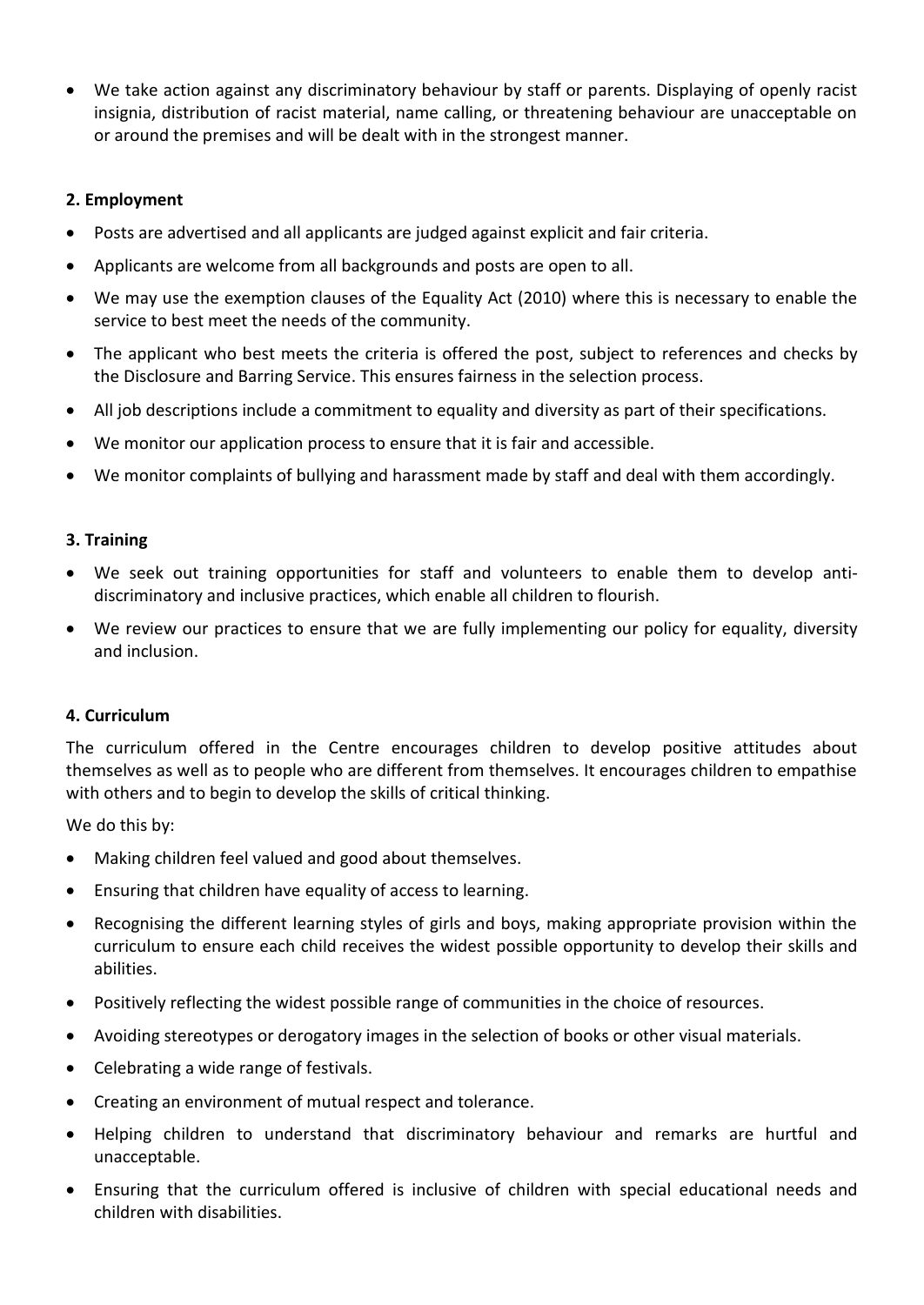- Ensuring that children learning English as an additional language have full access to the curriculum and are supported in their learning.
- Ensuring that children speaking languages other than English are supported in the maintenance and development of their home languages.
- Collecting and analysing assessment data to ensure all groups are progressing well and no group is subject to disadvantage.
- Having high expectations of behaviour which demonstrates respect to others. We deal with all incidents of bullying and inappropriate behaviour appropriately as set out in our behaviour policy.
- We monitor and address poor attendance to ensure children are not disadvantaged in their access to education.

## **5. Valuing diversity in families**

- We welcome the diversity of family lifestyles and work with all families.
- We encourage children to contribute stories of their everyday life to the setting.
- We encourage parents/carers to take part in the life of the setting and to contribute fully.
- For families who speak languages in addition to English, we will develop means to ensure their full inclusion.
- We offer a flexible payment system for families of differing means and offer information regarding sources of financial support.

### **6. Supporting children and adults with Special Educational Needs and Disabilities (SEND)**

- An accessibility plan is in place to ensure that all people with disabilities can participate in the services offered by the Centre including the Early Years Foundation Stage Curriculum.
- Policy and procedures are in place in line with the special educational needs and disabilities code of Practise (2013) to support, staff, parents and governors in working with children with SEND.
- We provide training for all staff on working with children with SEND.
- We work closely with a range of professionals in identifying and supporting children with SEND.
- Refer to Centre SEN policy for further information.

### **7. Food**

- We work in partnership with parents to ensure that the medical, cultural and dietary needs of children are met.
- We help children to learn about a range of food, and of cultural approaches to mealtimes and eating, and to respect the differences among them.

### **8. Meetings**

• Information about meetings is communicated in written form and verbally including translations when possible to ensure that all parents have information about and access to the meetings.